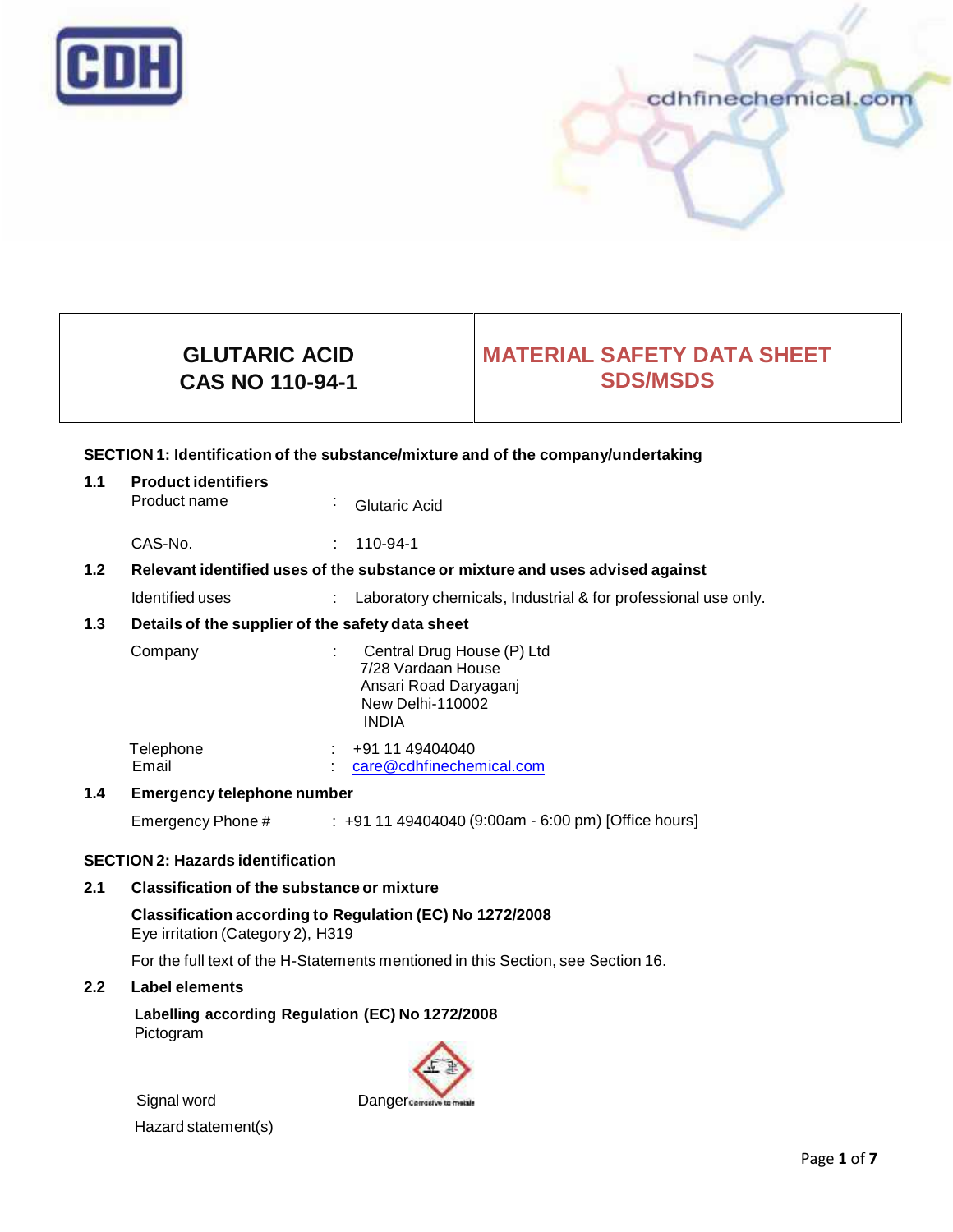| H <sub>3</sub> 14                                | Causes severe skin burns and eye damage.                                                                                               |
|--------------------------------------------------|----------------------------------------------------------------------------------------------------------------------------------------|
| Precautionary statement(s)                       |                                                                                                                                        |
| P <sub>280</sub>                                 | Wear protective gloves/protective clothing/eye<br>protection/face protection.                                                          |
| $P305 + P351 + P338$                             | IF IN EYES: Rinse cautiously with water for several minutes.<br>Remove contact lenses, if present and easy to do. Continue<br>rinsing. |
| P310<br>Supplemental Hazard<br><b>Statements</b> | Immediately call a POISON CENTER/doctor.<br>none                                                                                       |

#### **2.3 Other hazards** - none

## **SECTION 3: Composition/information on ingredients**

#### **3.1 Substances**

| Molecular Formula | $\cdot$ HOOC(CH <sub>2</sub> ) <sub>3</sub> COOH |
|-------------------|--------------------------------------------------|
| Molecular weight  | : $132.11$ g/mol                                 |
| CAS-No.           | $: 110-94-1$                                     |
| EC-No.            | $: 203 - 817 - 2$                                |

## **Hazardous ingredients according to Regulation (EC) No 1272/2008** Component Classification Concentration

## **Glutaric acid**<br>CAS-No. 110-94-1 CAS-No.

EC-No. 203-817-2 Eye Irrit.2; H319 <= 100 %

For the full text of the H-Statements mentioned in this Section, see Section 16.

## **SECTION 4: First aid measures**

# **4.1 Description of first aid measures**

#### **General advice**

Consult a physician. Show this safety data sheet to the doctor in attendance.

#### **If inhaled**

If breathed in, move person into fresh air. If not breathing, give artificial respiration. Consult a physician.

#### **In case of skin contact**

Wash off with soap and plenty of water. Consult a physician.

## **In case of eye contact**

Rinse thoroughly with plenty of water for at least 15 minutes and consult a physician.

#### **If swallowed**

Never give anything by mouth to an unconscious person. Rinse mouth with water. Consult a physician.

#### **4.2 Most important symptoms and effects, both acute and delayed**

The most important known symptoms and effects are described in the labelling (see section 2.2) and/or in section 11

**4.3 Indication of any immediate medical attention and special treatment needed** No data available

## **SECTION 5: Firefighting measures**

## **5.1 Extinguishing media**

## **Suitable extinguishing media**

Use water spray, alcohol-resistant foam, dry chemical or carbon dioxide.

**5.2 Special hazards arising from the substance ormixture**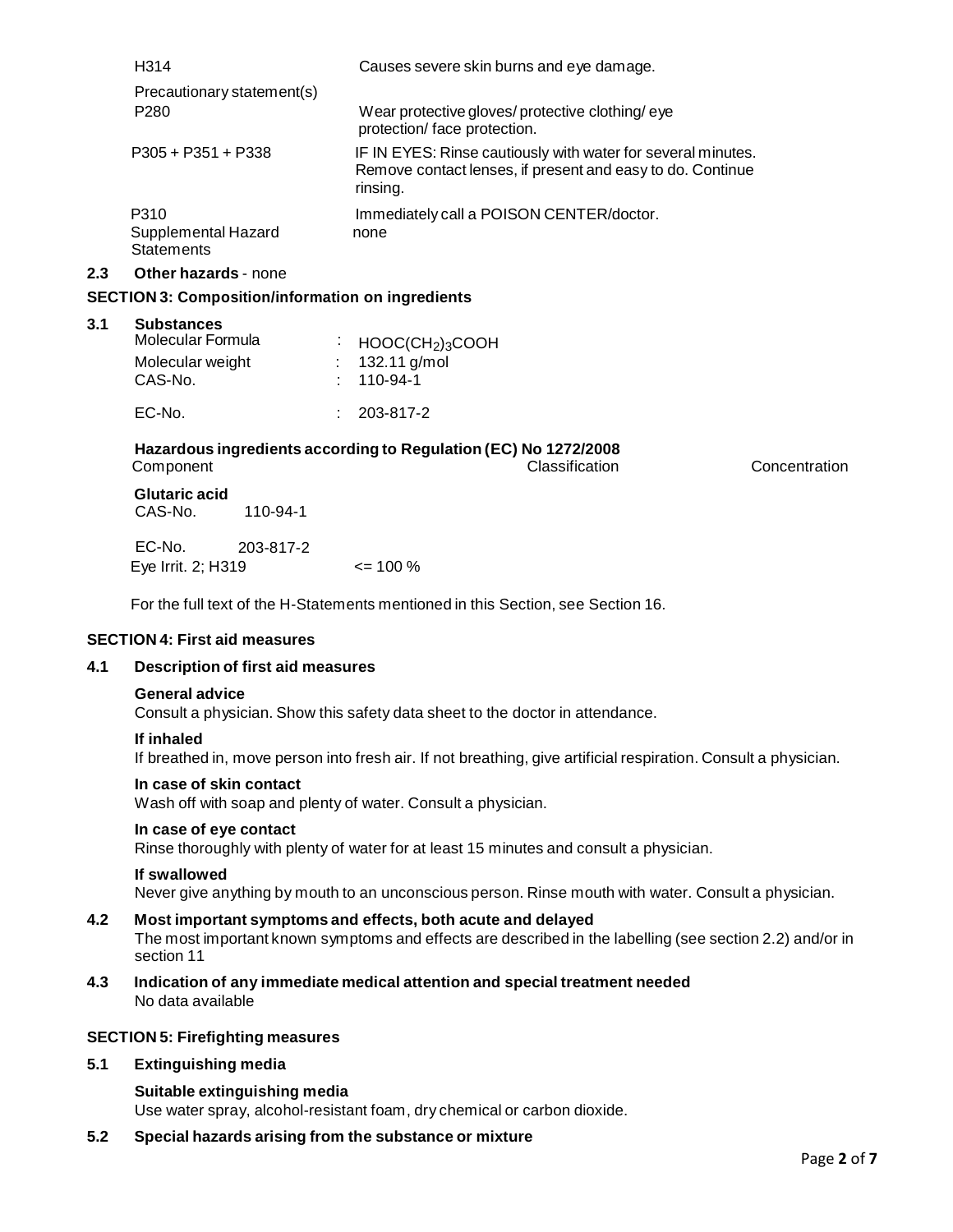Carbon oxides

- **5.3 Advice for firefighters** Wear self-contained breathing apparatus for firefighting if necessary.
- **5.4 Further information** No data available

## **SECTION 6: Accidentalrelease measures**

- **6.1 Personal precautions, protective equipment and emergency procedures** Use personal protective equipment. Avoid dust formation. Avoid breathing vapours, mist or gas. Ensure adequate ventilation. Avoid breathing dust. For personal protection see section 8.
- **6.2 Environmental precautions** Do not let product enter drains.
- **6.3 Methods and materials for containment and cleaning up** Pick up and arrange disposal without creating dust. Sweep up and shovel. Keep in suitable, closed containers for disposal.
- **6.4 Reference to other sections**

For disposal see section 13.

## **SECTION 7: Handling and storage**

### **7.1 Precautions for safe handling**

Avoid contact with skin and eyes. Avoid formation of dust and aerosols. Provide appropriate exhaust ventilation at places where dust is formed.Normal measures for preventive fire protection.

For precautions see section 2.2.

## **7.2 Conditions for safe storage, including any incompatibilities** Store in cool place. Keep container tightly closed in a dry and well-ventilated place. Storage class (TRGS 510): Combustible Solids

#### **7.3 Specific end use(s)**

Apart from the uses mentioned in section 1.2 no other specific uses are stipulated

## **SECTION 8: Exposure controls/personal protection**

### **8.1 Control parameters**

# **8.2 Exposure controls**

## **Appropriate engineering controls**

Handle in accordance with good industrial hygiene and safety practice. Wash hands before breaks and at the end of workday.

#### **Personal protective equipment**

#### **Eye/face protection**

Safety glasses with side-shields conforming to EN166 Use equipment for eye protection tested and approved under appropriate government standards such as NIOSH (US) or EN 166(EU).

## **Skin protection**

Handle with gloves. Gloves must be inspected prior to use. Use proper glove removal technique (without touching glove's outer surface) to avoid skin contact with this product. Dispose of contaminated gloves after use in accordance with applicable laws and good laboratory practices. Wash and dry hands.

#### **Body Protection**

Impervious clothing, The type of protective equipment must be selected according to the concentration and amount of the dangerous substance at the specific workplace.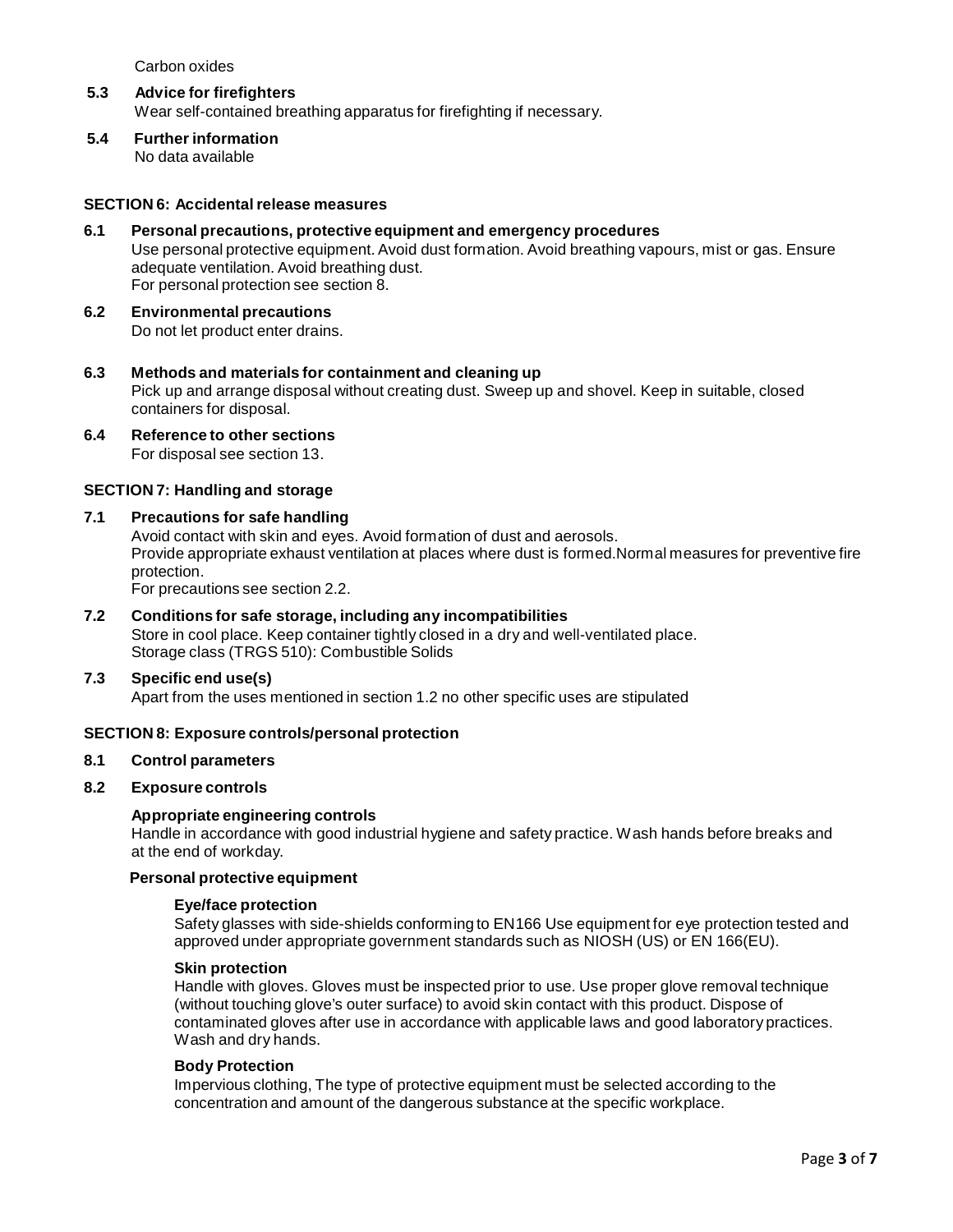# **Respiratory protection**

For nuisance exposures use type P95 (US) or type P1 (EU EN 143) particle r (US) or type ABEK- P2 (EU EN 143) respirator cartridges. Use respirators and components tested and approved under appropriate government standards such as NIOSH (US) or CEN (EU).

# **Control of environmental exposure**

Do not let product enter drains.

# **SECTION 9: Physical and chemical properties**

# **9.1 Information on basic physical and chemical properties**

| a) | Appearance                                                    | Form: crystalline<br>Colour: white, off-white |
|----|---------------------------------------------------------------|-----------------------------------------------|
| b) | Odour                                                         | No data available                             |
| c) | <b>Odour Threshold</b>                                        | No data available                             |
| d) | Ph                                                            | No data available                             |
| e) | Melting point/freezing<br>point                               | Melting point/range: 95 - 98 °C - lit.        |
| f) | Initial boiling point and<br>boiling range                    | 200 °C at 27 hPa - lit.                       |
| g) | Flash point                                                   | No data available                             |
| h) | Evaporation rate                                              | No data available                             |
| i) | Flammability (solid, gas)                                     | No data available                             |
| j) | Upper/lower<br>flammability or<br>explosive limits            | No data available                             |
| k) | Vapour pressure                                               | No data available                             |
| I) | Vapour density                                                | No data available                             |
| m) | Relative density                                              | No data available                             |
| n) | Water solubility                                              | No data available                             |
| O) | Partition coefficient:<br>n- octanol/water<br>log Pow: -0.297 | No data available                             |
| p) | Auto-ignition temperature                                     | No data available                             |
| q) | Decomposition temperature No data available                   |                                               |
| r) | Viscosity                                                     | No data available                             |
| s) | <b>Explosive properties</b>                                   | No data available                             |
| t) | Oxidizing properties                                          | No data available                             |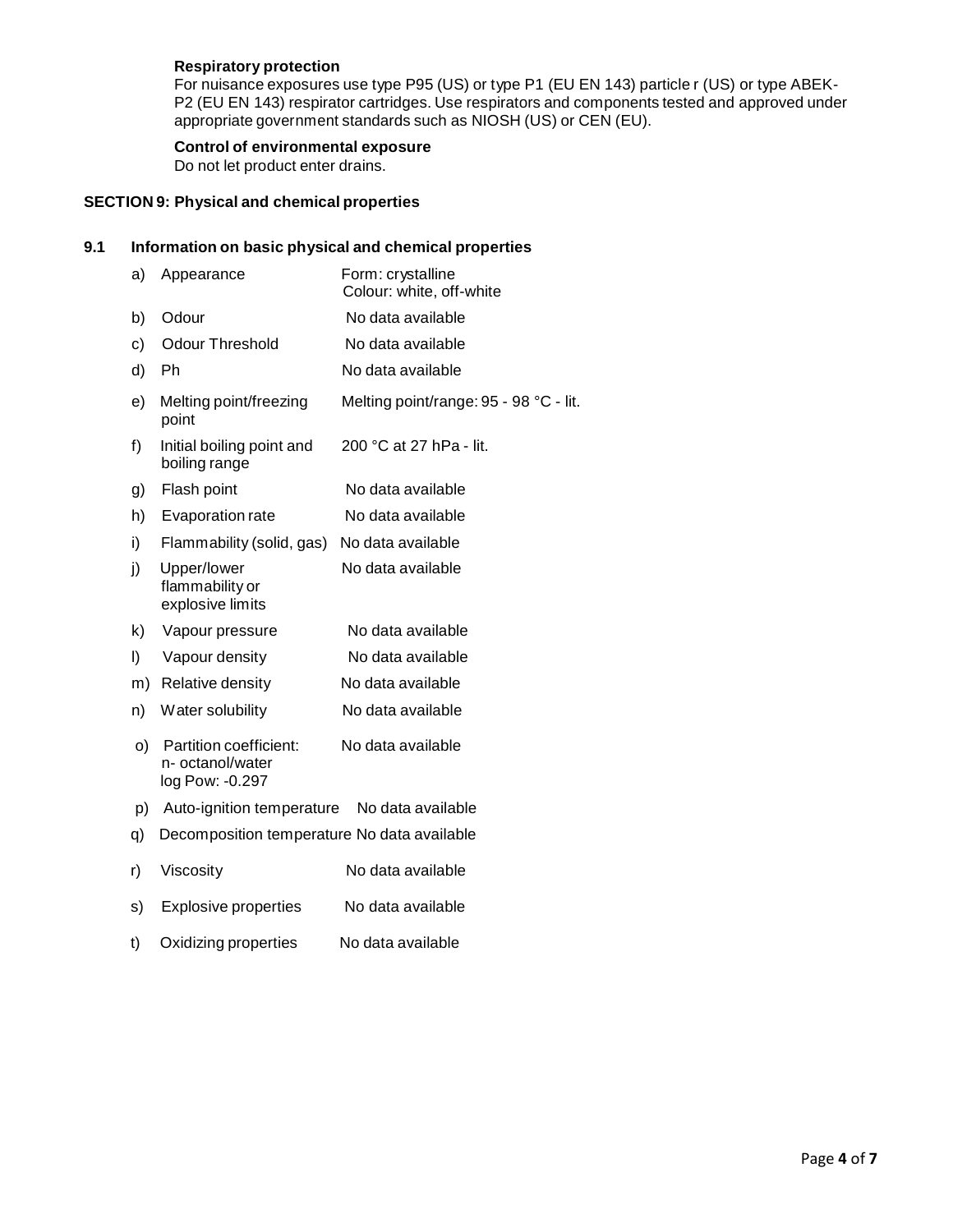**9.2 Other safety information** No data available

### **SECTION 10: Stability and reactivity**

## **10.1 Reactivity** No data available

- **10.2 Chemical stability** Stable under recommended storage conditions.
- **10.3 Possibility of hazardous reactions** No data available
- **10.4 Conditions to avoid** No data available
- **10.5 Incompatible materials** Bases, Oxidizing agents, Reducing agents

## **10.6 Hazardous decomposition products** Hazardous decomposition products formed under fire conditions. - Carbon oxides Other decomposition products - No data available In the event of fire: see section 5

### **SECTION 11: Toxicological information**

### **11.1 Information on toxicological effects**

#### **Acute toxicity**

LD50 Oral - Mouse - 6,000 mg/kg(Glutaric acid)

## **Skin corrosion/irritation**

No data available(Glutaric acid)

**Serious eye damage/eye irritation** No data available(Glutaric acid)

**Respiratory orskin sensitisation** No data available(Glutaric acid)

**Germ cell mutagenicity**

No data available(Glutaric acid)

## **Carcinogenicity**

IARC: No component of this product present at levels greater than or equal to 0.1% is identified as probable, possible or confirmed human carcinogen by IARC.

## **Reproductive toxicity**

No data available(Glutaric acid)

**Specific target organ toxicity - single exposure** No data available(Glutaric acid)

**Specific target organ toxicity - repeated exposure** No data available

#### **Aspiration hazard**

No data available(Glutaric acid)

# **Additional Information**

RTECS: MA3740000

To the bestof our knowledge, the chemical, physical, and toxicological properties have not been thoroughly investigated.(Glutaric acid)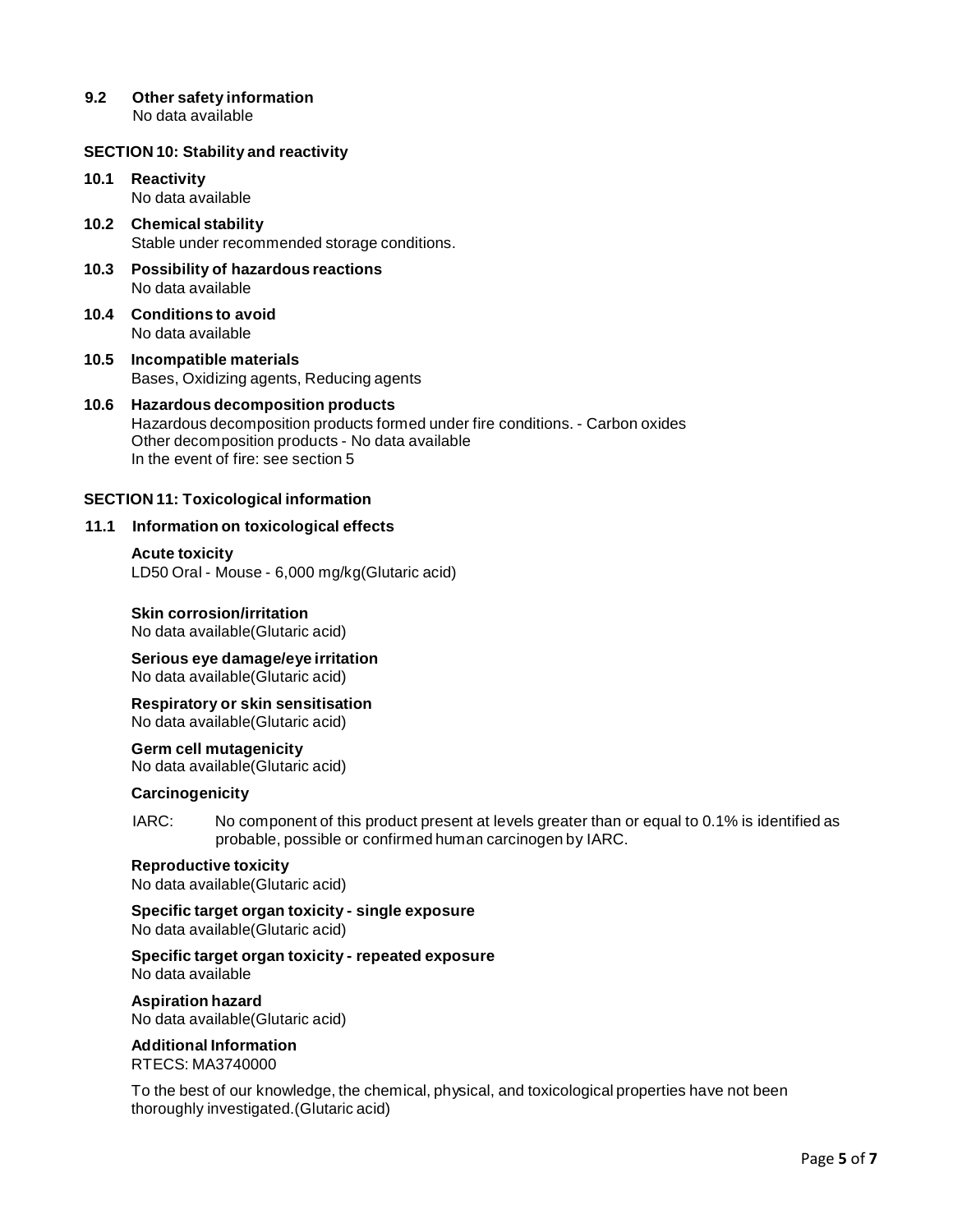## **SECTION 12: Ecological information**

- **12.1 Toxicity** LC50 - Lepomis macrochirus - 330 mg/l - 24 h(Glutaric acid)
- **12.2 Persistence and degradability** No data available
- **12.3 Bioaccumulative potential** No data available
- **12.4 Mobility in soil** No data available(Glutaric acid)
- **12.5 Results of PBT and vPvB assessment** PBT/vPvB assessment not available as chemical safety assessment not required/not conducted
- **12.6 Other adverse effects** No data available

# **SECTION 13: Disposal considerations**

# **13.1 Waste treatment methods**

## **Product**

Offer surplus and non-recyclable solutions to a licensed disposal company. Contact a licensed professional waste disposal service to dispose of this material. Dissolve or mix the material with a combustible solvent and burn in a chem scrubber.

## **Contaminated packaging**

Dispose of as unused product.

## **SECTION 14: Transport information**

| 14.1 | UN number<br>ADR/RID: -       |                                                                                                       | $IMDG: -$                 | IATA: -  |
|------|-------------------------------|-------------------------------------------------------------------------------------------------------|---------------------------|----------|
| 14.2 | IMDG:<br>IATA:                | UN proper shipping name<br>ADR/RID: Not dangerous goods<br>Not dangerous goods<br>Not dangerous goods |                           |          |
| 14.3 | $ADR/RID: -$                  | Transport hazard class(es)                                                                            | $IMDG: -$                 | IATA: -  |
| 14.4 | Packaging group<br>ADR/RID: - |                                                                                                       | $IMDG: -$                 | IATA: -  |
|      | ADR/RID: no                   | 14.5 Environmental hazards                                                                            | IMDG Marine pollutant: no | IATA: no |
| 14.6 | No data available             | Special precautions for user                                                                          |                           |          |